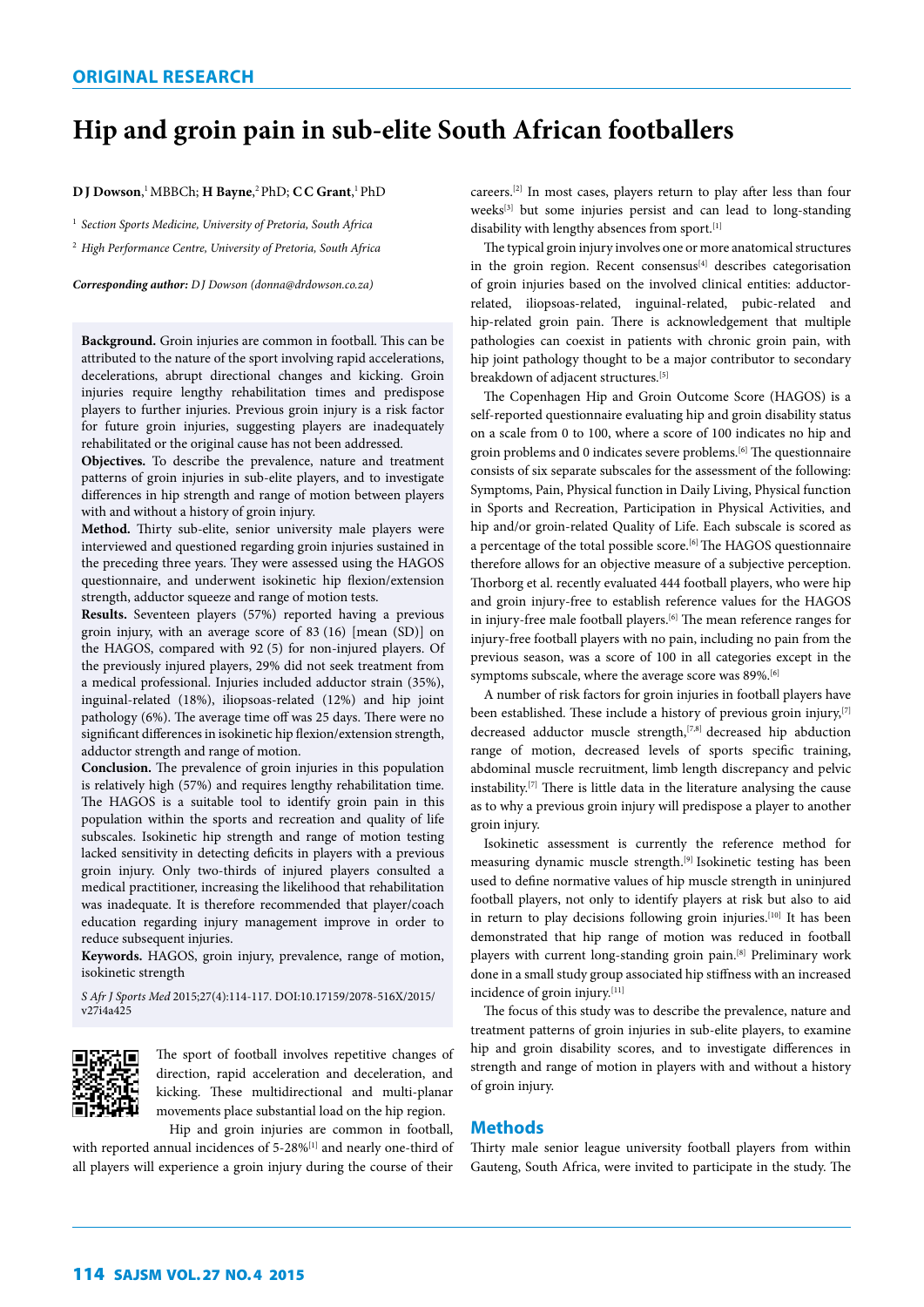participants train on average five times a week for 90 minutes a session with one to two 90 minute matches a week. Ethical approval was obtained from the Research Ethics Committee, Faculty of Health Sciences of the University of Pretoria and each player gave written consent.

A personal interview was conducted with each player to obtain injury history information, including whether they had ever suffered a groin injury in the previous three years, which medical professional(s) had been consulted after the injury, the diagnosis, and time until return to play. Players also completed the HAGOS Questionnaire.<sup>[6]</sup> Players with a history of groin injury were allocated to the case group and the remainder to the control group.

Isokinetic hip flexion and extension strength was tested in the supine position with a Biodex® isokinetic dynamometer (Shirley, New York, USA). The protocol consisted of concentric testing of the hip flexors and extensors at 60°/s and eccentric testing of the hip flexors at 60°/s. Hip adductor muscle strength was measured using a sphygmomanometer, with the player in a supine position with his knees bent at 90°.[8]

Hip extension range of motion was assessed using the Thomas Test; with the player supine at the edge of the plinth and both hips flexed simultaneously to their limit, thus removing lumbar lordosis. Whilst stabilising the non-tested hip firmly in position to maintain pelvic tilt, the limb being tested was lowered over the edge of the plinth and the hip extension angle measured with a goniometer.<sup>[12]</sup> Hip rotation range of motion was assessed with the player in the prone position with the knee flexed at 90°. The tested limb was rotated internally and externally until resistance was met and measured with a goniometer.[12] The Bent knee fall out (BKFO) test was performed with the player supine and the tested hip flexed to 45° and the knee flexed to 90°. The knee was allowed to fall laterally and gentle over pressure (DDI) applied to make sure the participant was relaxed at the limit of movement. The distance between the plinth and the lateral surface of the knee at the level of the fibula head was measured.<sup>[8]</sup>

Data from the case group's injured side were compared against the dominant leg of the control group. Data analysis consisted of descriptive statistics to summarise the data and independent samples t-tests. Statistical significance was accepted at p<0.05.

## **Results**

Seventeen players (57%) reported having experienced a previous groin injury within the last three years of play. Of these, six (35%) had sustained an adductor-related injury, three (18%) sustained an inguinal-related injury, two (12%) sustained an iliopsoas-related injury, two (12%) involved the hip joint, and four (23%) were unspecified. Three players (18%) reported having experienced multiple groin injuries. The average time before return to play was 25 days, with ranges from three days to four months. A total of 30% of players had severe injuries (>28 days), 30% had moderate injuries (7-28 days) and 40% had mild injuries (<7 days). Eleven (65%) of the injured players sought treatment from a physiotherapist for their injuries, five (29%) did not have any treatment and only one (6%) consulted a sports physician.

There were no statistically significant differences between the case and control groups for age, height or mass (Table 1), nor for any of the range of motion or strength variables assessed (Figure 1). Previously injured players reported significantly lower HAGOS scores in the Sports and Recreation subscale (case 80.1 (18.1); control 92.6 (6.4); t=2.560; p=0.019) and Quality of Life subscale (case 75.3 (15.5); control 87.7 (13.1); t=2.281; p=0.031) (Figure 2).

**Table 1. Comparison of descriptive values, previously injured versus control group** 

|             | Case  |           | Control |           |                  |
|-------------|-------|-----------|---------|-----------|------------------|
|             | Mean  | <b>SD</b> | Mean    | <b>SD</b> | p                |
| Age (years) | 21.6  | 1.5       | 21.1    | 1.9       | $-.806$<br>.427  |
| Height (cm) | 175.8 | 12.5      | 174.0   | 5.4       | -.485<br>.631    |
| Mass (kg)   | 69.7  | 8.0       | 66.3    | 6.6       | $-1.244$<br>.224 |



*Fig. 1. Range of motion and strength results for case group (previously injured) and control group Case group:* **×** *Control Group: •*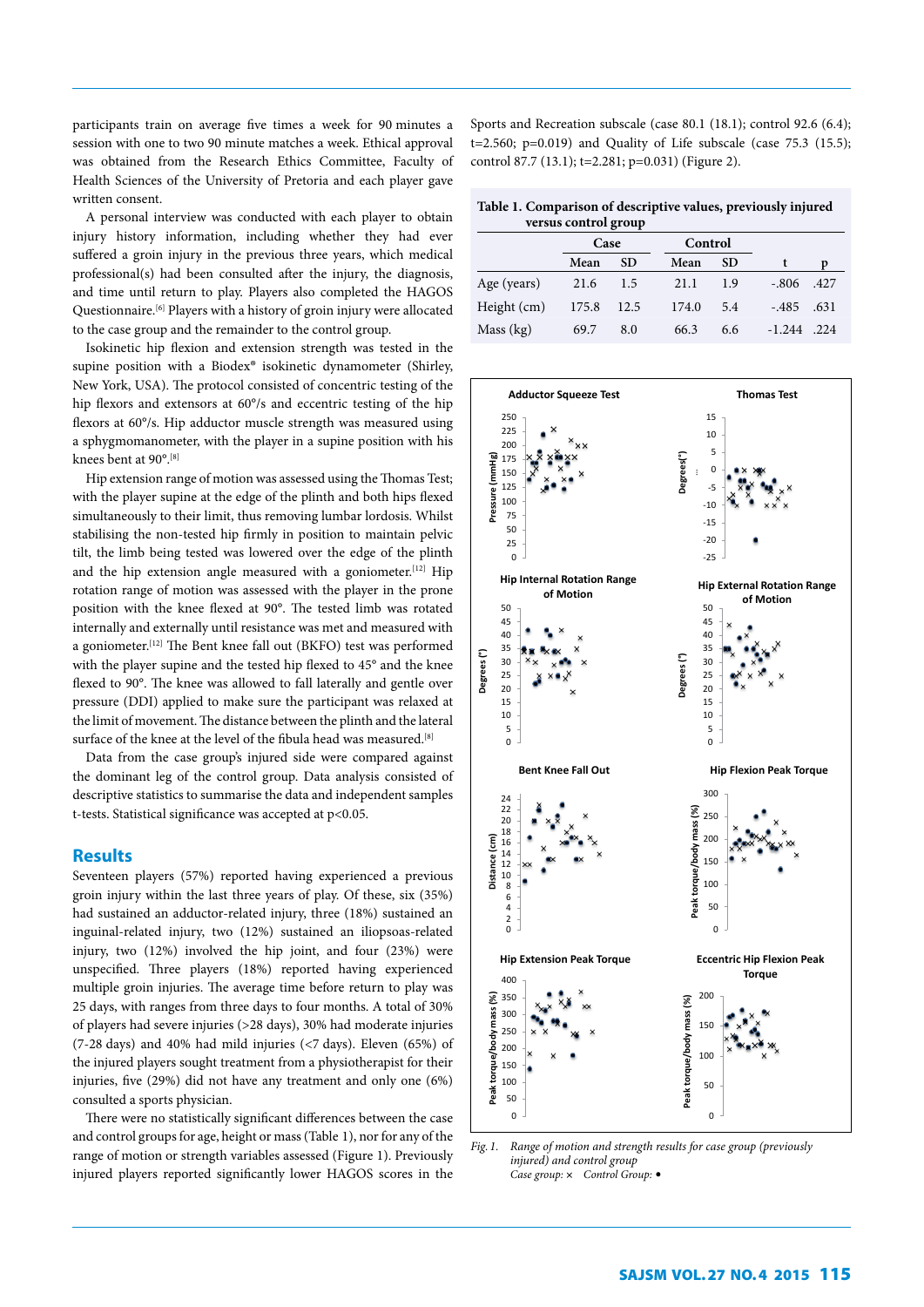

*Fig. 2. HAGOS values for case group (previously injured) and control group Case group:* **<sup>×</sup>** *Control Group: •* **\*** *Significantly different from control, p<0.05]*

### **Discussion**

The findings of this study confirmed the HAGOS as a responsive measure of hip and groin disability outcome and injury status in this population, specifically in the Sports and Recreation and Quality of Life subscales. HAGOS is the only patient reported outcome questionnaire aimed at young to middle-aged adults presenting with groin pain<sup>[14]</sup> and it has been proven to be valid, reliable and responsive for evaluating individuals with hip and/or groin pain, including male soccer players.<sup>[6]</sup> The HAGOS is designed to identify current symptoms, and this research suggests that previously injured players do still suffer from persistent subjective symptoms that

affect the players defined Sports and Recreation and Quality of Life subscales.

It has been suggested that one in three football players will experience a groin injury during their careers.<sup>[2]</sup> The incidence reported in this study was substantially higher than this figure, with 57% of players having suffered from a groin injury in their careers thus far. This may be due, in part, to the subjective nature of injury history recall that was relied upon in the current study. Nevertheless, the HAGOS results substantiate the players' recall of a previous groin injury.

Adductor-related injury was the most common diagnosis. This is comparable to similar studies that suggest adductor-related injuries account for between  $51\%$ <sup>[16]</sup> and  $64\%$ <sup>[1]</sup> of groin injuries.

An important concern identified in this study is that almost a third of players (29%) did not seek medical attention for their injuries. Their general view was that 'rest and stretches' would be adequate. Yet the time off from play was significant, with an average of 25 days. Vague symptoms and an insidious onset of groin pain allows players to train and play with pain, which may result in the player delaying seeking immediate medical attention, thus often leading to a chronic presentation.[13] Hölmich and Thorborg categorised mild groin injuries as 4-7 days injury time, moderate groin injuries as 8-28 days injury time and more than 28 days as severe.<sup>[16]</sup> In this study 30% of players had severe injuries, 30% had moderate injuries and 40% had mild injuries. This is comparable to a large study involving 907 sub-elite football players of which 43% sustained moderate injuries and 33% sustained severe injuries.<sup>[16]</sup>

Previous research has identified significant differences in hip adductor strength and range of motion between uninjured footballers and symptomatic players with long-standing groin pain.[8] In the current study, players with a history of groin injury were asymptomatic at the time of testing, which may explain why these findings do not replicate this result. The adductor squeeze values were lower than those reported in previous research in Gaelic football players, where the control group attained adductor squeeze strength values of  $269.3 \pm 25.4$  mmHg, and the injured group attained values of  $202.9 \pm 36.7$  mmHg.<sup>[8]</sup> Another study recorded values of 209 mmHg±42.3 in groin pain free elite football players compared to  $180.5 \pm 30.2$  in players with groin pain.<sup>[15]</sup> Allowing for measurement error and variation, it has been suggested that a threshold of 200 mmHg may be useful clinically.<sup>[13]</sup>

Limitations of this study include the small sample size and subjective nature of patient injury history recall, which may have influenced the validity of the clinical entity diagnosis reported. However, the injury data obtained from the players agrees with the typical distribution of clinical presentation of groin injury.

### **Conclusion**

Groin injuries are more common in sub-elite South African footballers than has been reported in previous literature on footballrelated injury. The HAGOS is a suitable tool to identify groin pain in this population within the Sports and Recreation and Quality of Life subscales. Isokinetic hip strength and range of motion testing lacked sensitivity in detecting deficits in players with a previous groin injury. A new and important finding was that almost a third (29%) of players did not seek treatment from a qualified professional, and